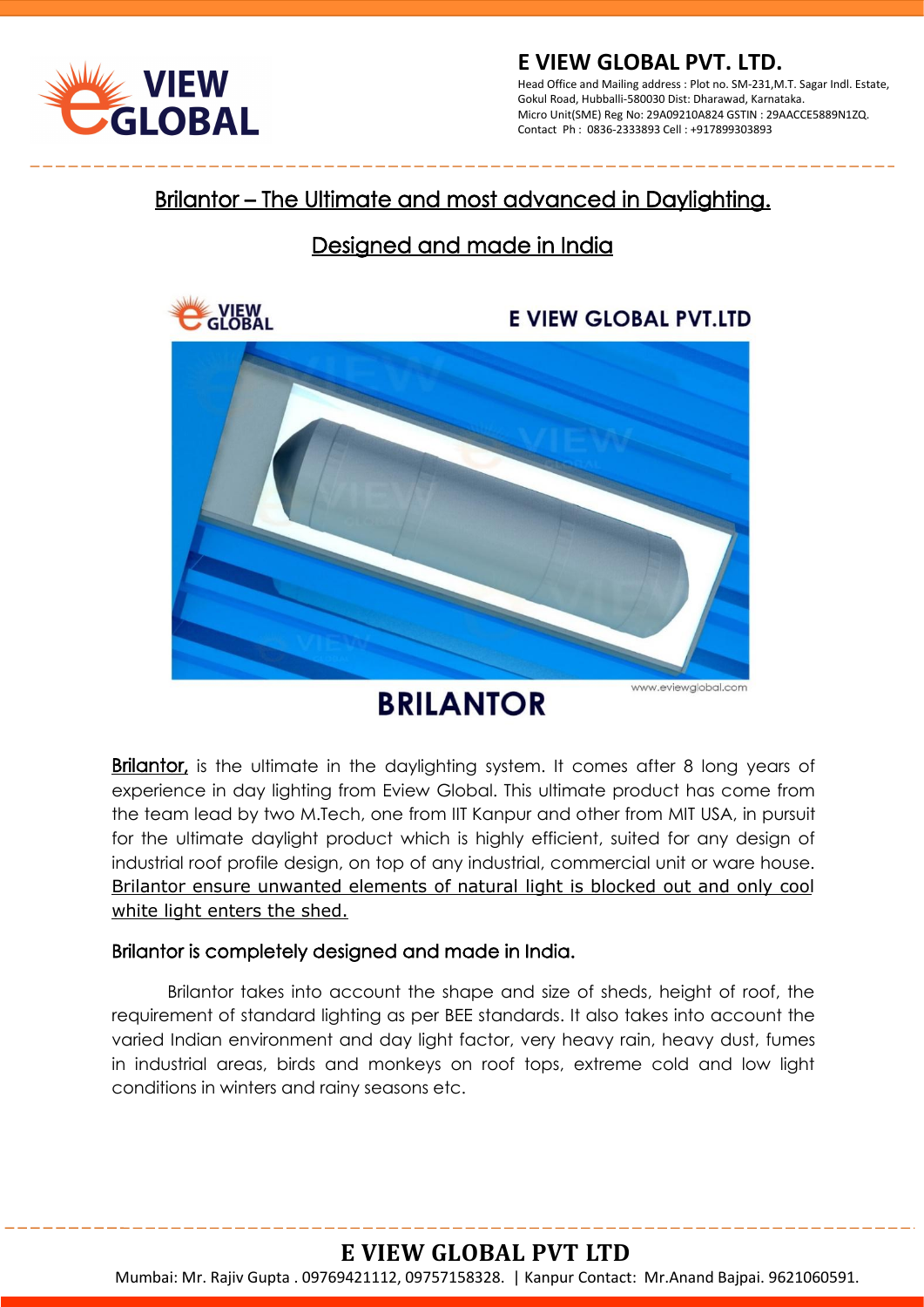

#### Advantages Brilantor brings to it's users:-

Brilantor, is the most advanced daylighting system presently available. It comes with the following benefits:-

- Brilantor takes care of all the pain areas of the presently used day lighting models.
- Brilantor comes with polycarbonate pre molded, universal fixing mechanism, cast along with the dome. This ensures no joints on the top, thus ensures no water ingress. It also takes into account all roof shapes and profiles on which Brilantor could be mounted. The unit is fixed as if an integral part of the roof, mainly using EPDM / Insulation tape, along with other material. This fixing mechanism is unique to Brilantor, ensuring no water leakages.
- The spread of light is evenly spread due to its rectangular shape. The length of the unit ensures the spread of light is further deeper along the width of the shed as compared to conventional daylights. While maintaining the spread of light from the width of the unit along the length of the shed.
- The diamond lenses along the side ensures high light enhancement of the shed.
- Since there is no protruding pipe below the roof level fixing the safety grill becomes viable at the roof sheet level. The first model to come with safety grill.
- Brilantor diffuser opening is about 500 mm X 3350 mm. The entry of light from this wide diffuser, is further diffused too, impacting a much larger Light impact area against any competitive product.
- Brilantor can be adjusted along the length and width based on the requirement of light in the shed. This makes it totally flexible unit and a class of its own, with no competition to match its performance and flexibility.

Brilantor eliminates the pains of the current daylighting system like

- Leakages from the units after a short period of time,
- Mismatch of roof adaptor with roof profile causing leakages due to gaps,
- Too much dependence on sealants to stop leakages, which give way after it's short life span
- Uneven lighting inside the shed due to circular / square shape, impacting a small area on the floor.
- No possibility of placing the safety grill due to protruding pipe below the shed,
- High concentration of light below the units, summer months in particular.

#### **E VIEW GLOBAL PVT LTD**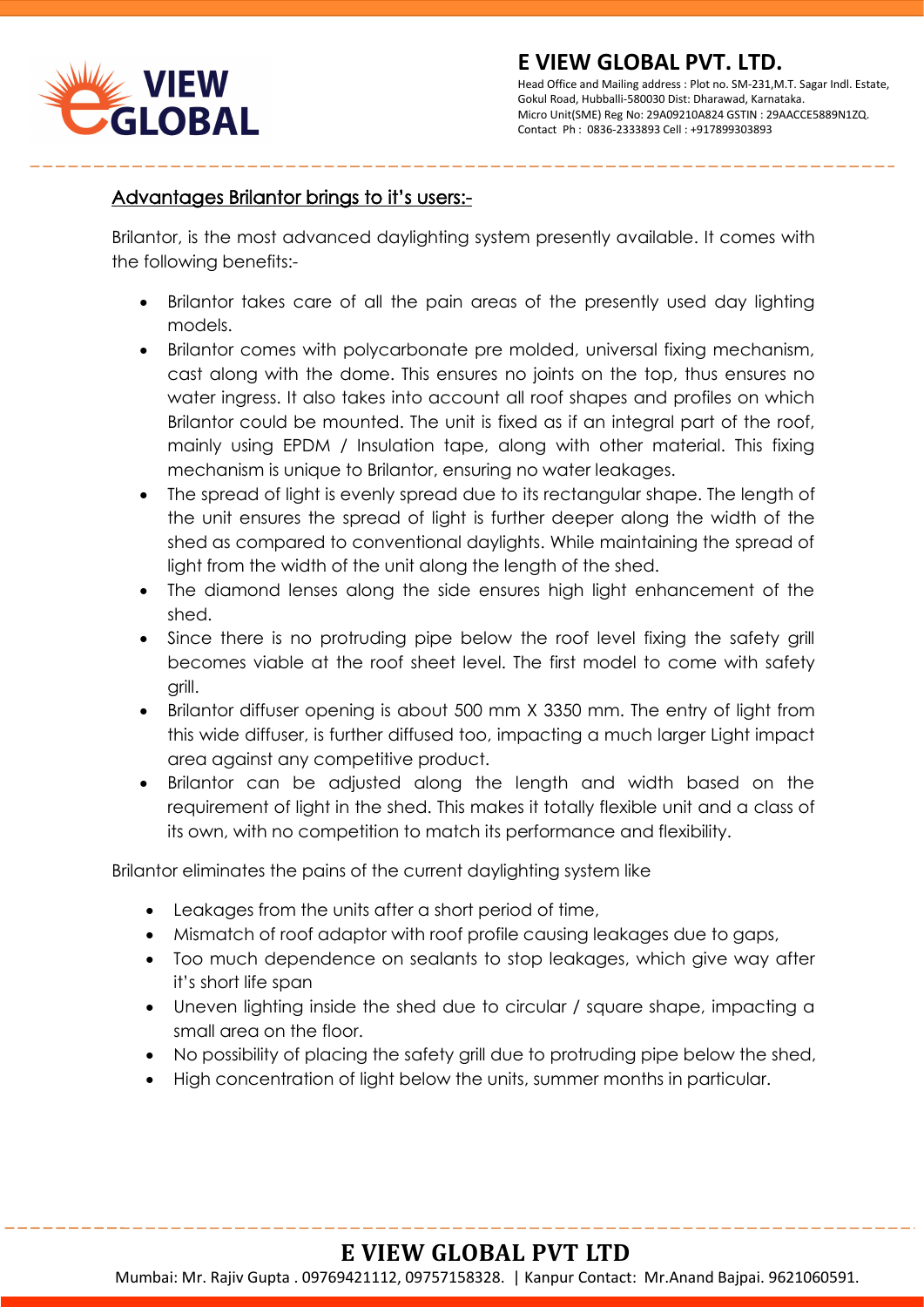

Head Office and Mailing address : Plot no. SM-231, M.T. Sagar Indl. Estate, Gokul Road, Hubballi-580030 Dist: Dharawad, Karnataka. Micro Unit(SME) Reg No: 29A09210A824 GSTIN : 29AACCE5889N1ZQ. Contact Ph : 0836-2333893 Cell : +917899303893

# Breakup of components of Brilantor

## Model name: - Brilantor

#### Components: –

- 1. Gross size in mm Length 4000 x width 600. +/- 5% tolerance
- 2. Dome. Dimensions in mm Length 3350 X width 500 X height 300.  $+/-5\%$ tolerance. Gross dimensions in mm: Length 4000 X Width 600. +/- 5% tolerance. 2 to 3 mm thick. Ref Image 3.
- 3. Construction of dome:
	- a. Diamond shape lenses along the sides is designed for maximum light enhancement. Ref Image 1.
	- b. The near oval shape of the dome ensures good illumination even is low light as per conditions. Ref Image 2.
	- c. Pre molded flange with dome ensures leakage proof fitment. Ref Image 2
- 4. Reflective Sheet (optional): 0.2 mm to 0.3mm thick with about 95% reflectance. Will be dispatched in roll form and cut to 500 mm X 100 X 6 strips to be placed inside the unit. +/- 5% tolerance.
- 5. Brilantor Universal fixing system on any roof type is made of Metal and EPDM / Insulation tape, can be placed on any roof type as shown in the image below.
- 6. Diffuser: Made of Polycarbonate diamond edged / embossed 1 mm to 2 mm thick. Size in mm Length 3300 X width 500. +/- 5% tolerance. Ref Image 3.
- 7. Safety grill (optional): Made of metal mounted from roof top. Size to match the opening of the roof around 3300 X 500 width.  $+/- 5\%$ tolerance.
- 8. Lux level: Lux will be around 250 to 350, below the light, when mounted on roof height of around 10 to 12 meters, maximum, with an ambience Lux of 90,000. With the variation in height the Lux will vary accordingly. Subject to the roof angle and or any obstructions to light below the roof.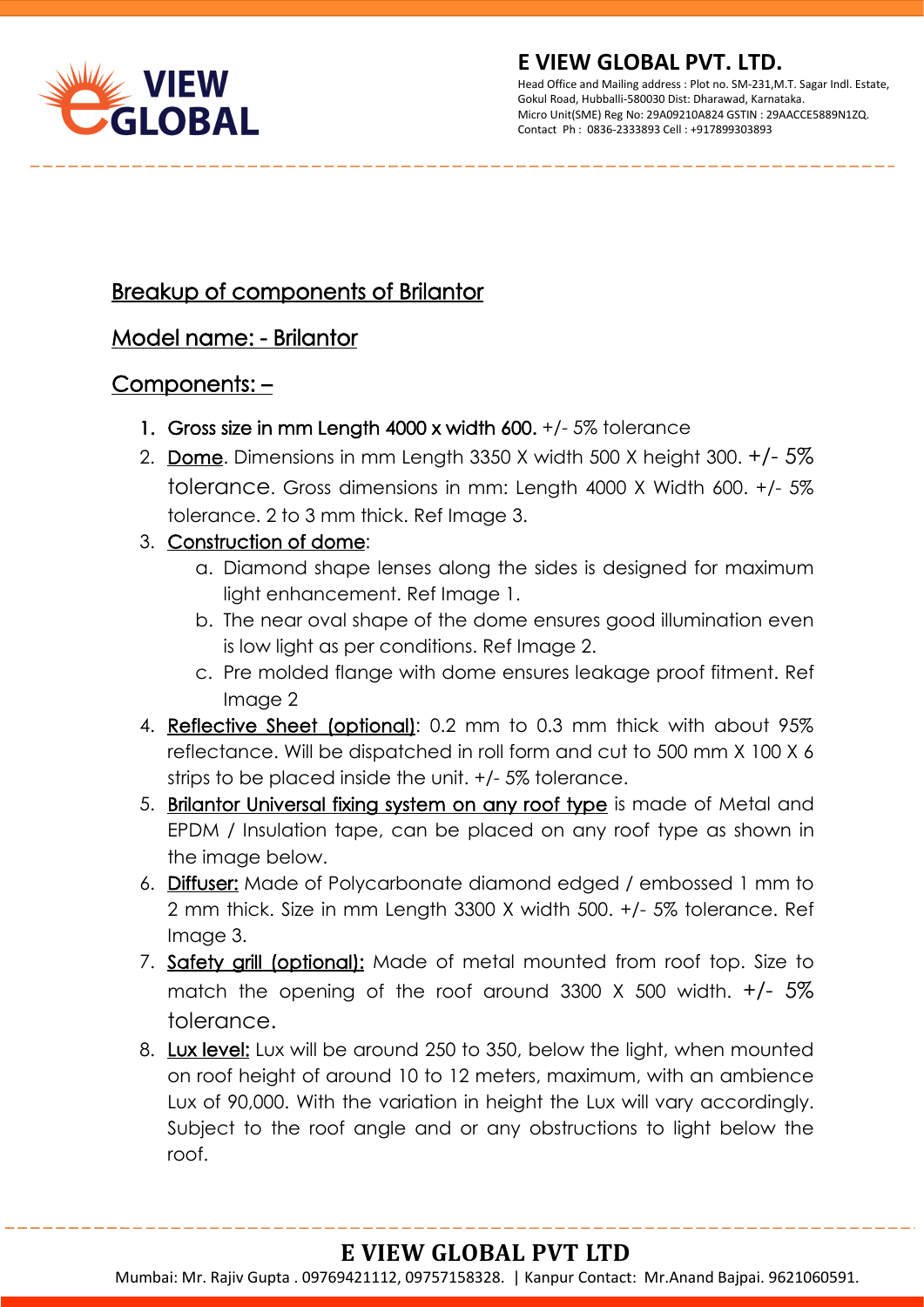

- 9. Diffusion of light: Diffusion of light will be around 8+ meters along the length and 8+ meters along the width, subject to the roof angle and or any obstructions to light below the roof.
- 10.Refer additional images below with regards to above mentioned points.





#### **E VIEW GLOBAL PVT LTD**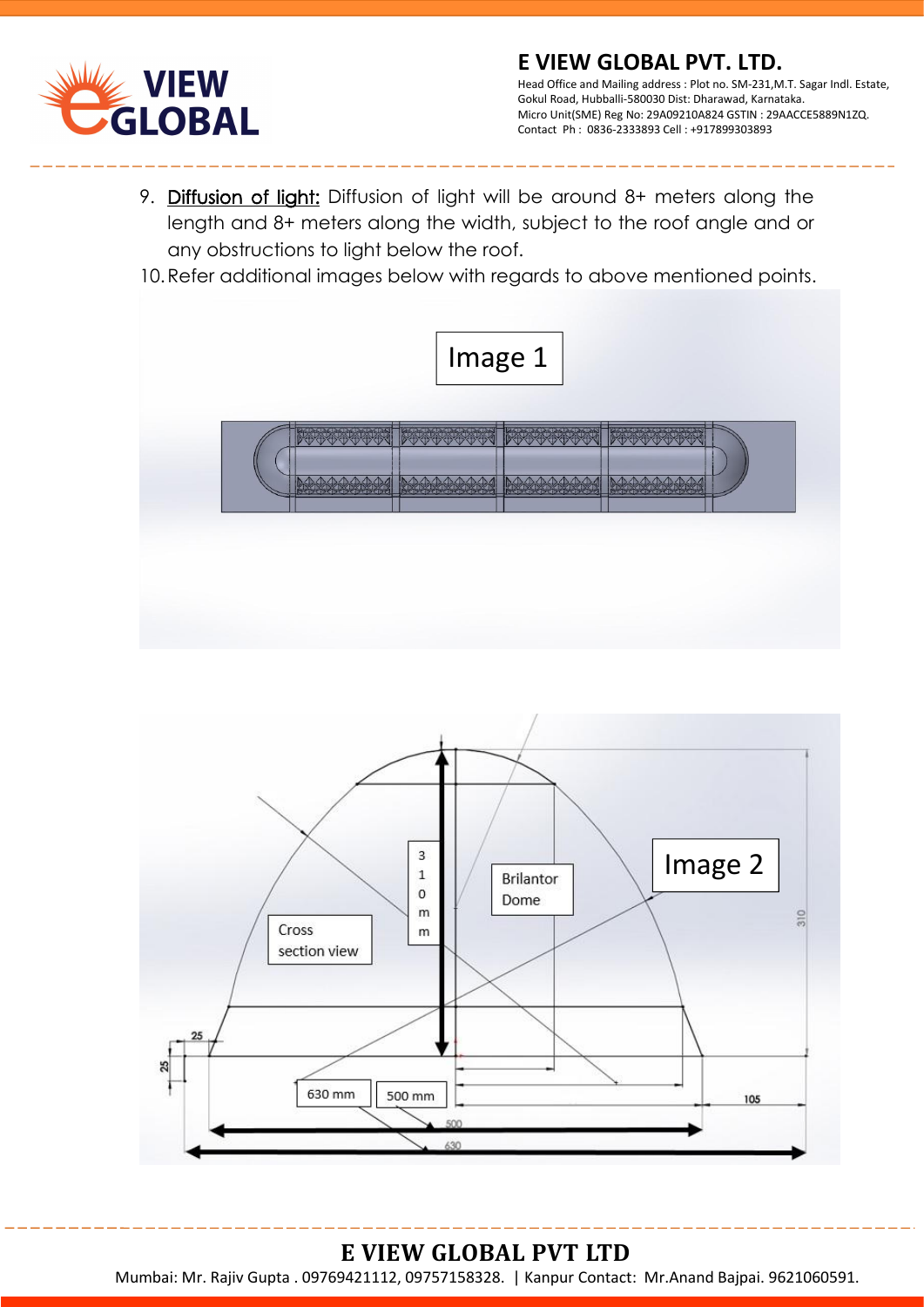

Head Office and Mailing address : Plot no. SM-231, M.T. Sagar Indl. Estate, Gokul Road, Hubballi-580030 Dist: Dharawad, Karnataka. Micro Unit(SME) Reg No: 29A09210A824 GSTIN : 29AACCE5889N1ZQ. Contact Ph : 0836-2333893 Cell : +917899303893



**BRILANTOR** 

Various components listed of Brilantor.



# **BRILANTOR**

Indicative images only. View of Brilantor being placed between purlins.

### **E VIEW GLOBAL PVT LTD**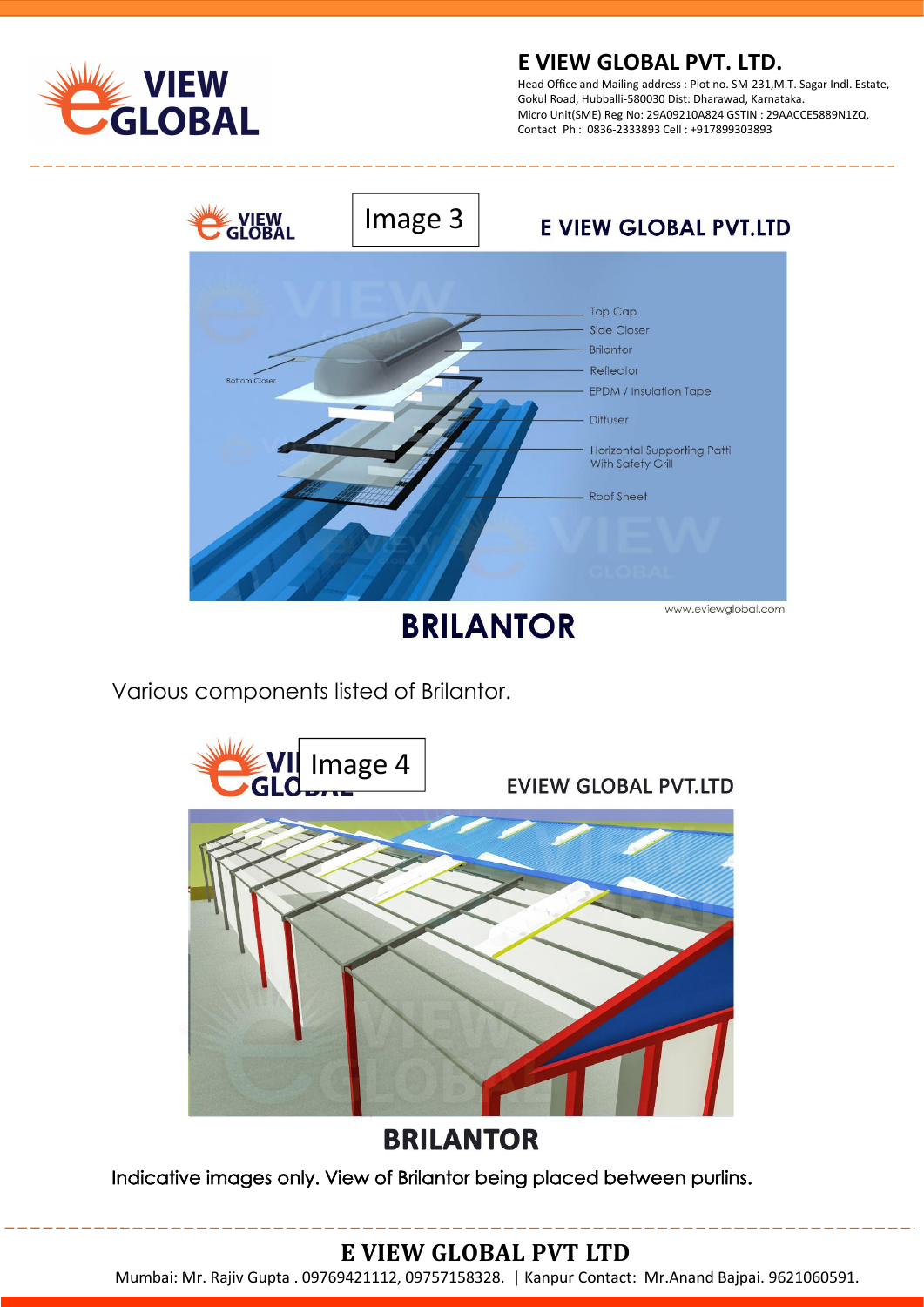

Head Office and Mailing address : Plot no. SM-231,M.T. Sagar Indl. Estate, Gokul Road, Hubballi-580030 Dist: Dharawad, Karnataka. Micro Unit(SME) Reg No: 29A09210A824 GSTIN : 29AACCE5889N1ZQ. Contact Ph : 0836-2333893 Cell : +917899303893





# **EVIEW GLOBAL PVT.LTD**



# **BRILANTOR**

Image of how Brilantor is placed on Standing seam roof. Images are for indicative purpose only.

# **E VIEW GLOBAL PVT LTD**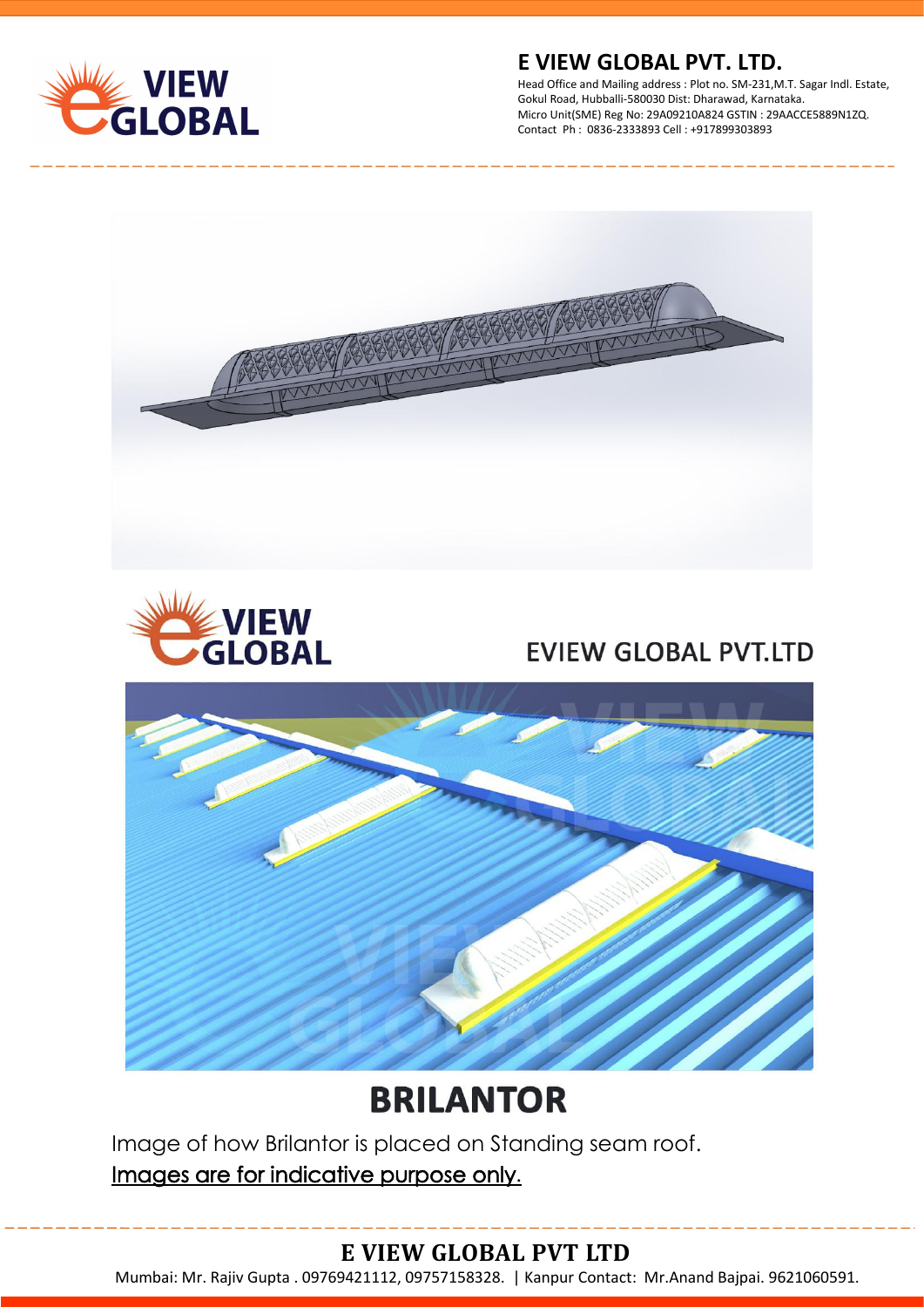

#### Technical specifications of major components used.

Technical specifications for "Supply and fitment of SkyPipe Daylighting system - Brilantor as under:

| <b>Light collector Dome of Polycarbonate Sheet: Typical Properties</b> |                    |                                     |                      |  |  |  |
|------------------------------------------------------------------------|--------------------|-------------------------------------|----------------------|--|--|--|
|                                                                        | <b>Test</b>        |                                     |                      |  |  |  |
| Property                                                               | <b>Method</b>      | <b>Units</b>                        | <b>Values</b>        |  |  |  |
| <b>Physical</b>                                                        |                    |                                     |                      |  |  |  |
| <b>Specific Gravity</b>                                                | ASTM D 792         |                                     | 1.2                  |  |  |  |
| Refractive Index                                                       | ASTM D 542         |                                     | 1.586                |  |  |  |
| Light Transmission, Clear @ 0.118 (3mm)                                | <b>ASTM D 1003</b> | %                                   | 86                   |  |  |  |
| Water Absorption, 24 hours                                             | ASTM D 570         | $\%$                                | 0.15                 |  |  |  |
| Poisson's Ratio                                                        | <b>ASTM E 132</b>  | $\overline{\phantom{0}}$            | 0.38                 |  |  |  |
| <b>Mechanical</b>                                                      |                    |                                     |                      |  |  |  |
| Tensile Strength, Ultimate                                             | ASTM D 638         | psi                                 | 9,500                |  |  |  |
| Tensile Strength, Yield                                                | ASTM D 638         | psi                                 | 9,000                |  |  |  |
| Elongation                                                             | ASTM D 638         | %                                   | 110                  |  |  |  |
| Izod Impact Strength, Notched @ 0.125 (3.2mm)                          | ASTM D 256         | ft·lbs/in                           | 18                   |  |  |  |
|                                                                        |                    |                                     | 60 (no               |  |  |  |
| Izod Impact Strength, Unnotched @ 0.125 (3.2mm)                        | <b>ASTM D 256</b>  | ft·lbs/in                           | break)               |  |  |  |
| Shear Strength, Ultimate                                               | ASTM D 732         | psi                                 | 10,000               |  |  |  |
| Shear Strength, Yield                                                  | ASTM D 732         | psi                                 | 6,000                |  |  |  |
| <b>Rockwell Hardness</b>                                               | ASTM D 785         |                                     | M70 / R118           |  |  |  |
| <b>Thermal</b>                                                         |                    |                                     |                      |  |  |  |
| Coefficient of Thermal Expansion                                       | ASTM D 696         | $in/in/{}^{\circ}F$                 | $3.75 \times 10 - 5$ |  |  |  |
| Coefficient of Thermal Conductivity                                    | ASTM C 177         | BTU·in/hr·ft<br>$2 \cdot ^{\circ}F$ | 1.35                 |  |  |  |
| Heat Deflection Temperature @ 264 psi                                  | ASTM D 648         | $\mathsf{P}$                        | 270                  |  |  |  |
| <b>FLAMMABILITY</b>                                                    |                    |                                     |                      |  |  |  |
| Horizontal Burn, AEB                                                   | ASTM D 635         | in                                  | $<$ 1                |  |  |  |
| Ignition Temperature, Self                                             | <b>ASTM D 1929</b> | $\degree$ F                         | 1022                 |  |  |  |

**E VIEW GLOBAL PVT LTD**